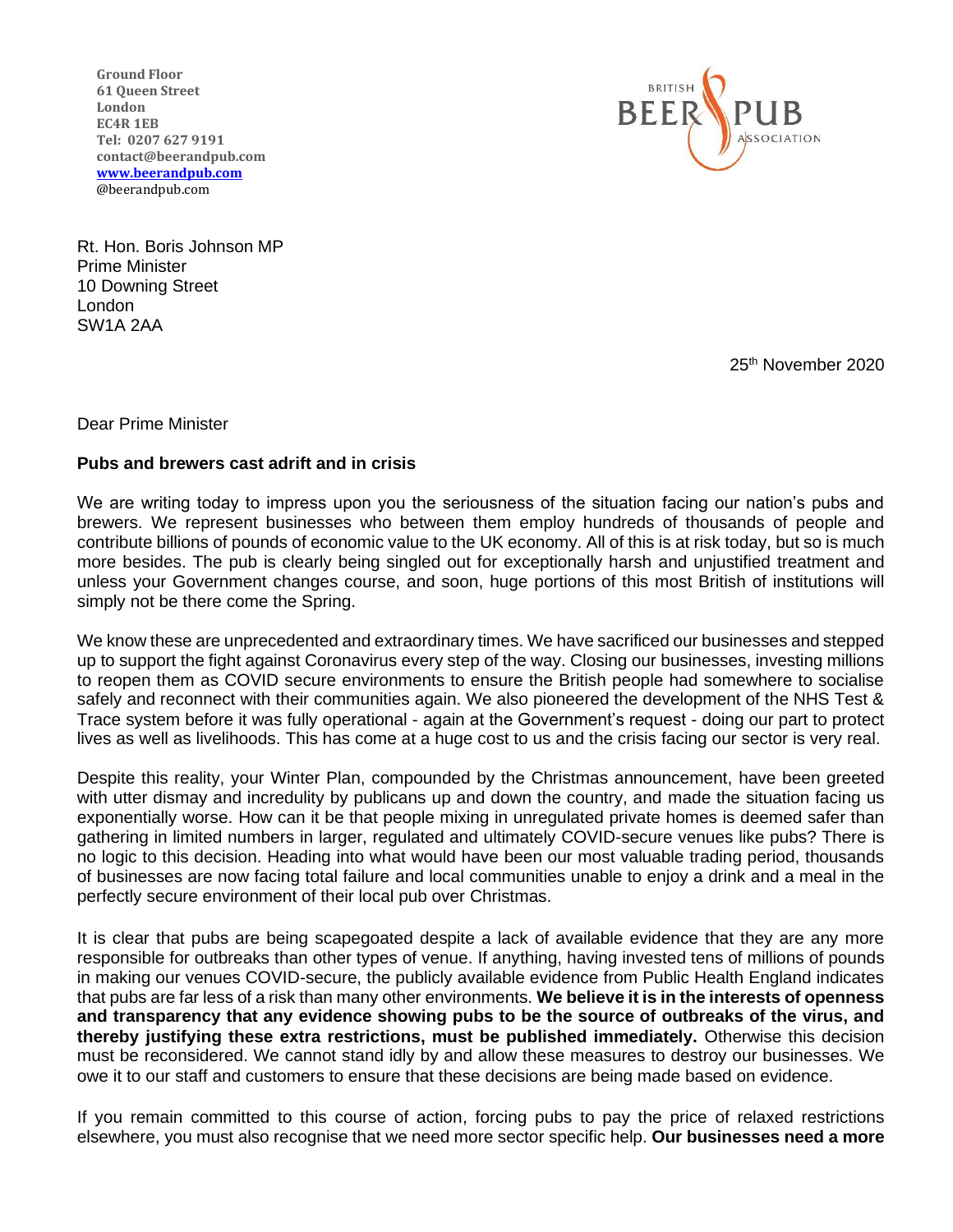**sustainable round of grants for pubs in line with the first lockdown to adequately cover ongoing fixed costs, with payment as soon as possible**. As a minimum:

- Pubs with a rateable value of less than £15k should be eligible for a grant of £3,000 per month
- Pubs with a rateable value of between £15-£51k should be eligible for a grant of £6,000 per month
- Pubs with a rateable value of between £51k-£100K should be eligible for a grant of £9,000 per month
- Pubs with a rateable value of more than £100K should be eligible for a grant of £12,000 per month

Our analysis indicates that if two-thirds of the country were in tiers 2 or 3, just over 20,000 drinks-led pubs alone, in communities throughout the UK, would either be forced to close or close because they would be unviable. This would result in nearly £1bn in lost turnover in December alone and a quarter of a million pub workers being unable to work and at risk of permanent unemployment, plus more than 80,000 jobs at risk along the supply chain and in the local economy. This is **in addition** to the impact of all food-led pubs that would be forced to close in tier 3 and the significant impact on turnover of Covid-related restrictions for those pubs that are able to open in tiers 1 and 2.

This enhanced regime would make all the more urgent an increase in the state aid cap in line with the Commission's new €3m limit – and potentially more once the UK is no longer subject to EU rules. It is also vital that pubs receive an early signal that the business rates holiday will be extended beyond March 2021, this will provide publicans and pub owners with a degree of certainty going into the year ahead. A cut to the punitively high beer duty rate and extending the hospitality VAT cut beyond March, but also from 1<sup>st</sup> January 2021, to 5% for all drinks sold in pubs, would make a huge difference to those community pubs that can trade.

We cannot overstate how serious the situation facing our staff, communities and businesses is at this stage, the future of hundreds of breweries and thousands of pubs hangs in the balance. The focal point of countless communities in every region of the UK could be lost forever, the social consequences of that do not bear thinking about. It would be nothing less than heartbreaking if, having survived through the last nine months, working tirelessly to put in place countless safety measures, pubs now face ruin with the end of the pandemic in sight. Moreover, the support the Government has given us up to this point would all be for nothing, a colossal waste of resource only to end up in a much worse position than we were just a few months ago. The looming disaster is avoidable, but only if you act now.

Our pubs provide light in the darkness for many. We ask you to give light to our sector in our darkest of moments.

Yours sincerely,

## **From and on behalf of:**

| <b>British Beer and Pub Association</b> | Emma McClarkin    |
|-----------------------------------------|-------------------|
| <b>Admiral Taverns</b>                  | Chris Jowsey      |
| Adnams                                  | Andy Wood         |
| Arkell's Brewery                        | George Arkell     |
| Asahi UK                                | Tim Clay          |
| <b>Black Sheep Brewery</b>              | Andy Slee         |
| Brakspear Pub Company                   | <b>Tom Davies</b> |
| Brewhouse & Kitchen                     | Kris Gumbrell     |
| <b>Budweiser Brewing Group UK&amp;I</b> | Paula Lindenberg  |
| <b>Budweiser Budvar UK</b>              | Jitka Vlckova     |
| C&C Group                               | Andrea Pozzi      |
| Caledonian Heritable                    | Graeme Arnott     |
| <b>Camerons Brewing</b>                 | Chris Soley       |